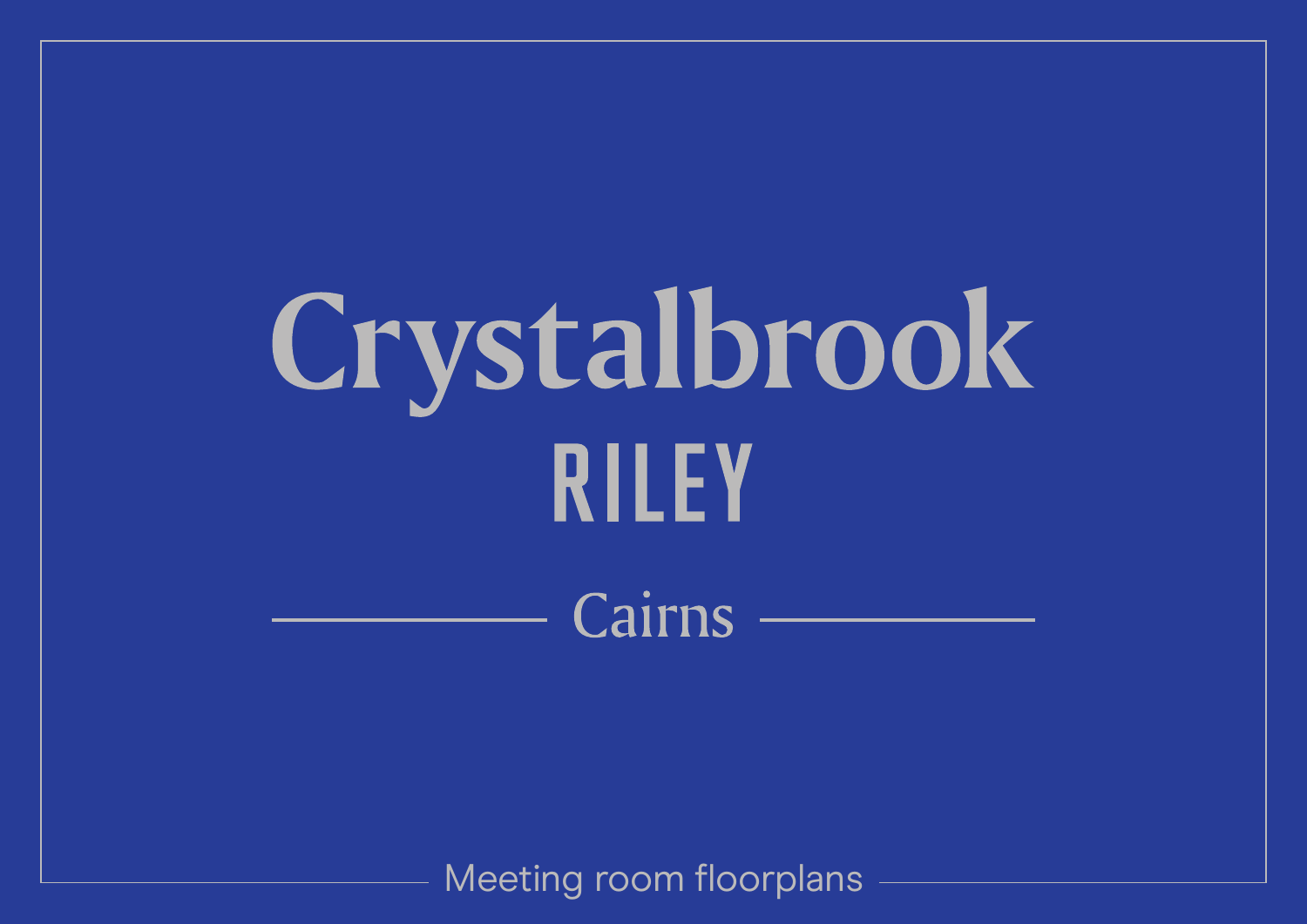## **Meeting room dimensions and seating capacity**

|                   |               |              |                |               | <b>Seating capacity</b> |           |         |           |         |         |          |
|-------------------|---------------|--------------|----------------|---------------|-------------------------|-----------|---------|-----------|---------|---------|----------|
|                   | Length<br>(m) | Width<br>(m) | Height<br>(m)  | Area<br>(sqm) | Theatre                 | Classroom | Banquet | Boardroom | U-shape | Cabaret | Cocktail |
| <b>West wing</b>  |               |              |                |               |                         |           |         |           |         |         |          |
| <b>Zone I</b>     | 11.8          | 11.6         | $\overline{3}$ | 137           | 140                     | 50        | 120     | 30        | 40      | 80      | 150      |
| <b>Zone II</b>    | 13.7          | 9.4          | $\overline{3}$ | 129           | 130                     | 50        | 90      | 30        | 30      | 60      | 140      |
| <b>Zone III</b>   | 11.3          | 9.4          | $\overline{3}$ | 100           | 106                     | 40        | 70      | 20        | 25      | 50      | 115      |
| <b>Zone I-III</b> | 30.4          | 9.4          | $\overline{3}$ | 366           | 400                     | 130       | 280     | 85        | 100     | 180     | 420      |
| East wing         |               |              |                |               |                         |           |         |           |         |         |          |
| <b>Zone IV</b>    | $10.1$        | 7.7          | $\overline{3}$ | 78            | 70                      | 20        | 50      | 20        | 20      | 32      | 80       |
| <b>Zone V</b>     | 10.1          | 7.8          | $\overline{3}$ | 79            | 70                      | 20        | 50      | 20        | 20      | 32      | 80       |
| <b>Zone VI</b>    | 10.1          | 6.3          | $\overline{3}$ | 64            | 50                      | 18        | 35      | 15        | 12      | 24      | 60       |
| <b>Zone IV-VI</b> | 21.8          | 10.1         | $\overline{3}$ | 218           | 210                     | 70        | 130     | 50        | 45      | 96      | 220      |

#### **Crystalbrook RILEY**

 $-$  Cairns  $-$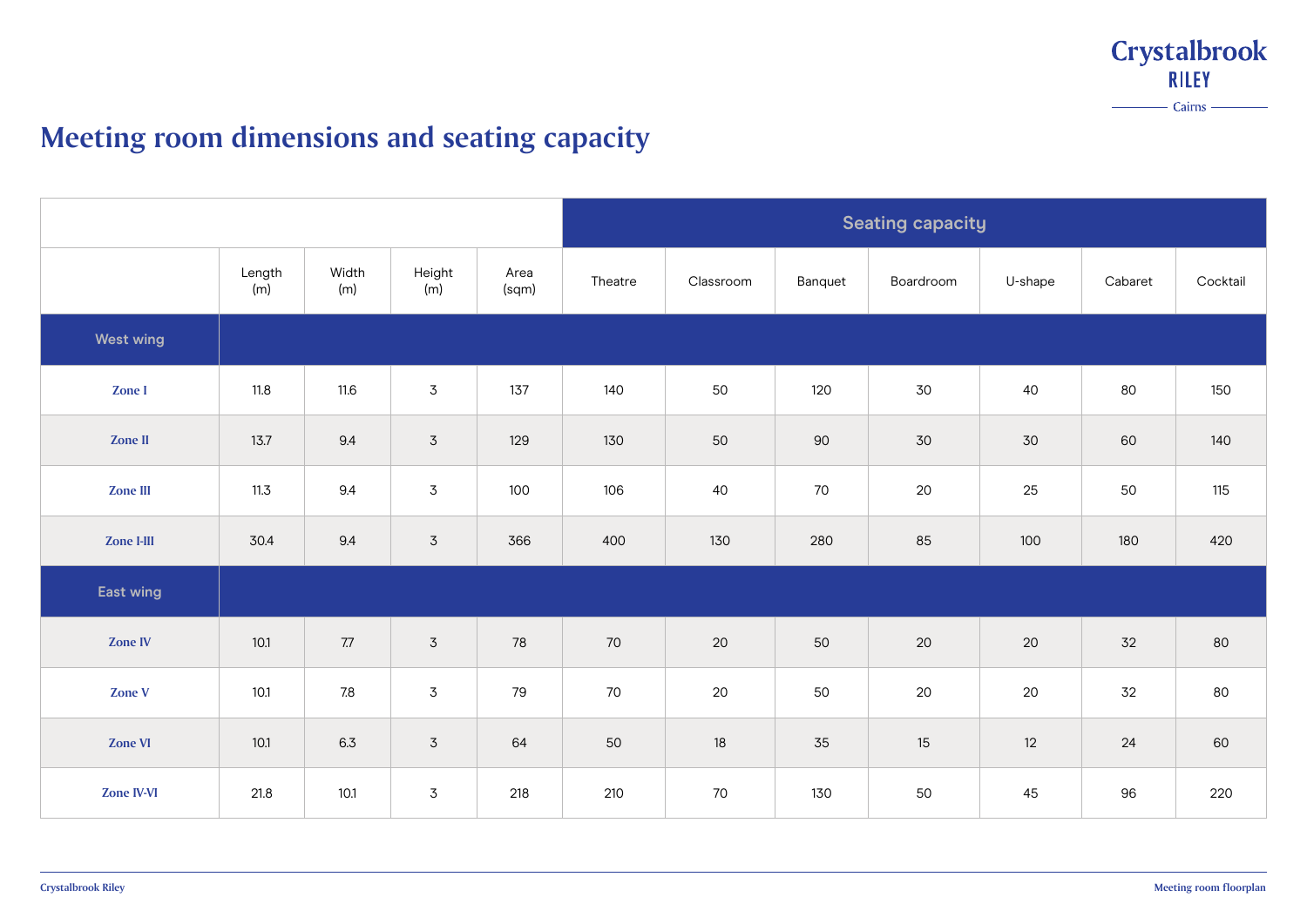

 $\sqrt{ }$ 

 $\perp$ 

#### **Crystalbrook RILEY**

 $-$  Cairns

 $\mathcal{L}$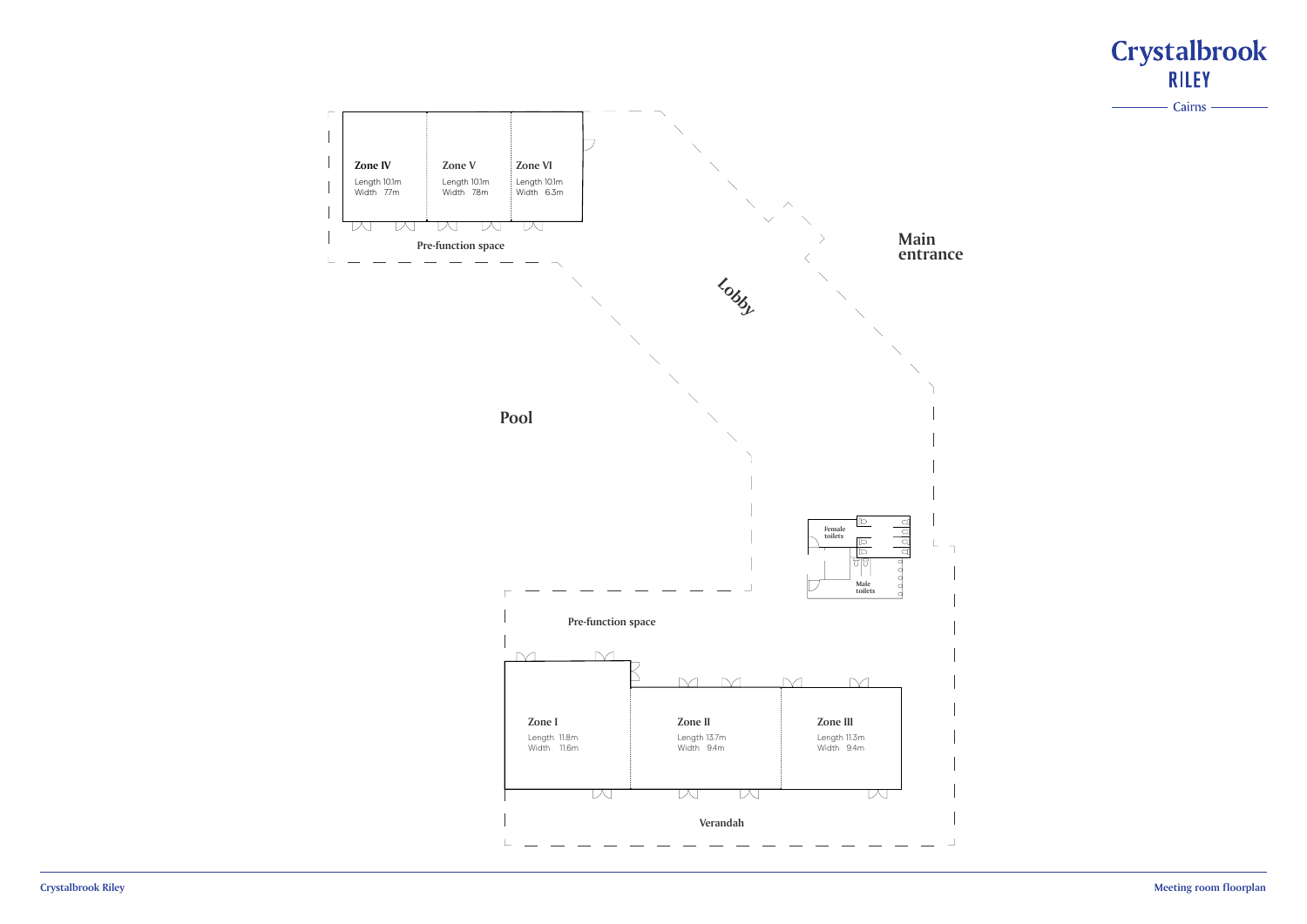

## **Crystalbrook RILEY**  $-$  Cairns  $\sim 10^{-1}$ Length 11.8m Length 11.8m

| Pre-function space |  |
|--------------------|--|
|                    |  |
|                    |  |
|                    |  |
|                    |  |
|                    |  |
|                    |  |
|                    |  |
|                    |  |
|                    |  |
|                    |  |
| Verandah           |  |

|                         | <b>Zone I</b>  |      |
|-------------------------|----------------|------|
|                         | Length (m)     | 11.8 |
|                         | Width (m)      | 11.6 |
|                         | Height (m)     | 3    |
|                         | Area (m)       | 137  |
| <b>Seating Capacity</b> | <b>Theatre</b> | 140  |
|                         | Classroom      | 50   |
|                         | <b>Banquet</b> | 120  |
|                         | Boardroom      | 30   |
|                         | U-shape        | 40   |
|                         | Cabaret        | 80   |
|                         | Cocktail       | 150  |

Width 11.6m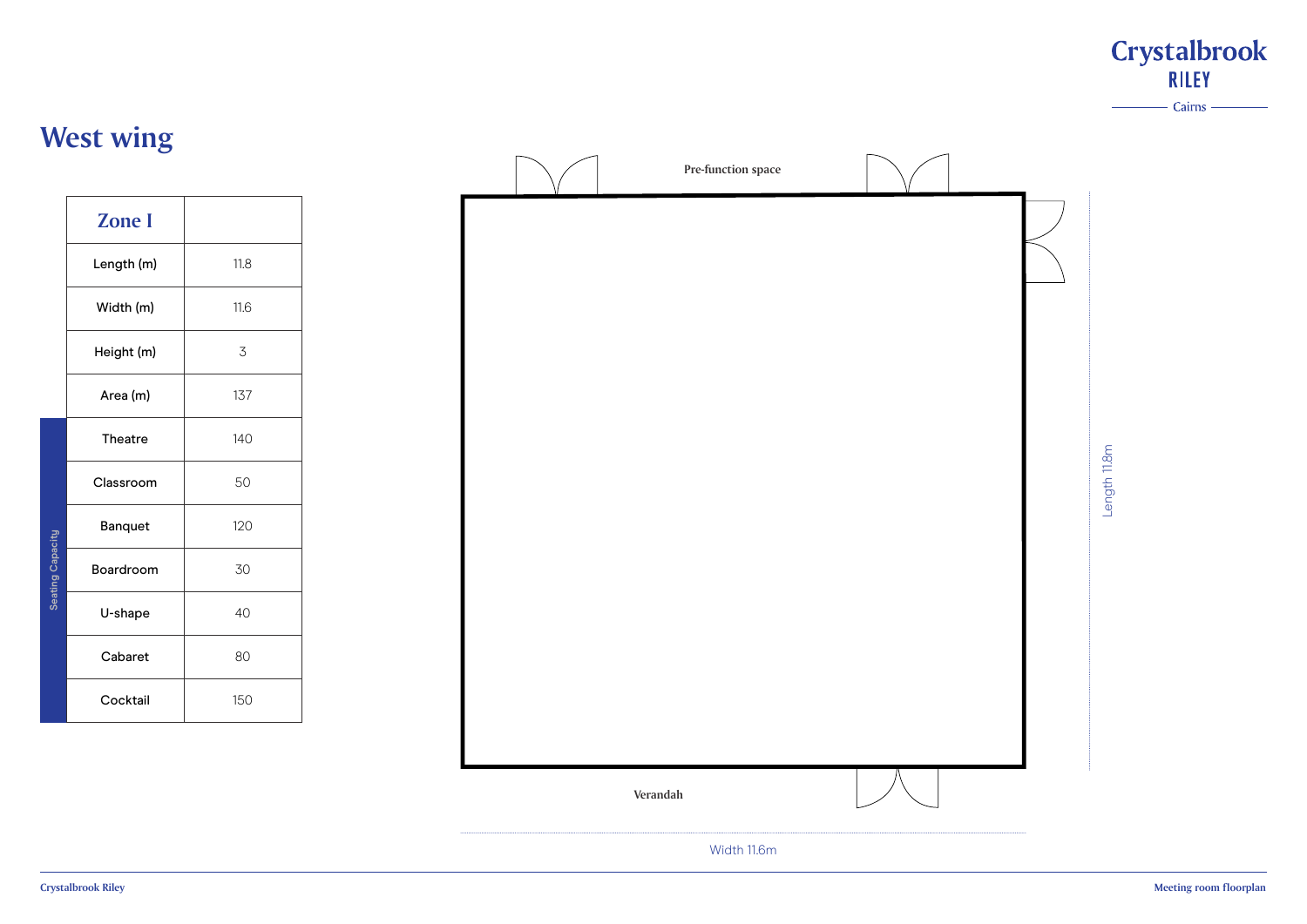









#### **Crystalbrook RILEY**

- Cairns -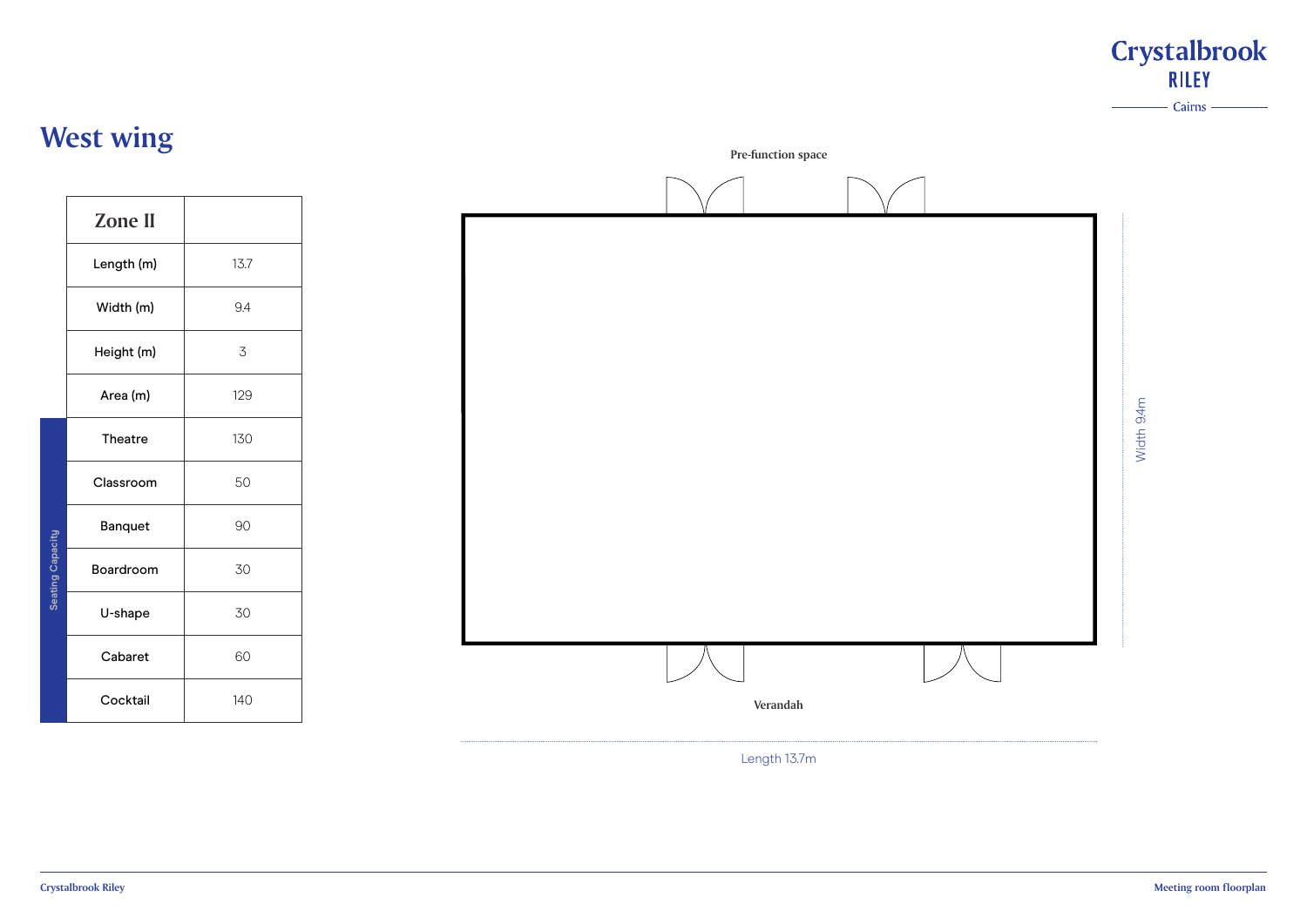## **West wing**

| <b>Zone III</b>                      |      |
|--------------------------------------|------|
| Length (m)                           | 11.3 |
| Width (m)                            | 9.4  |
| Height (m)                           | 3    |
| Area (m)                             | 100  |
| <b>Theatre</b>                       | 106  |
| Classroom                            | 40   |
| <b>Banquet</b>                       | 70   |
| <b>Seating Capacity</b><br>Boardroom | 20   |
| U-shape                              | 25   |
| Cabaret                              | 50   |
| Cocktail                             | 115  |

Length 11.9m

### **Crystalbrook RILEY**

 $-$  Cairns  $-$ 

 $\sim$ 



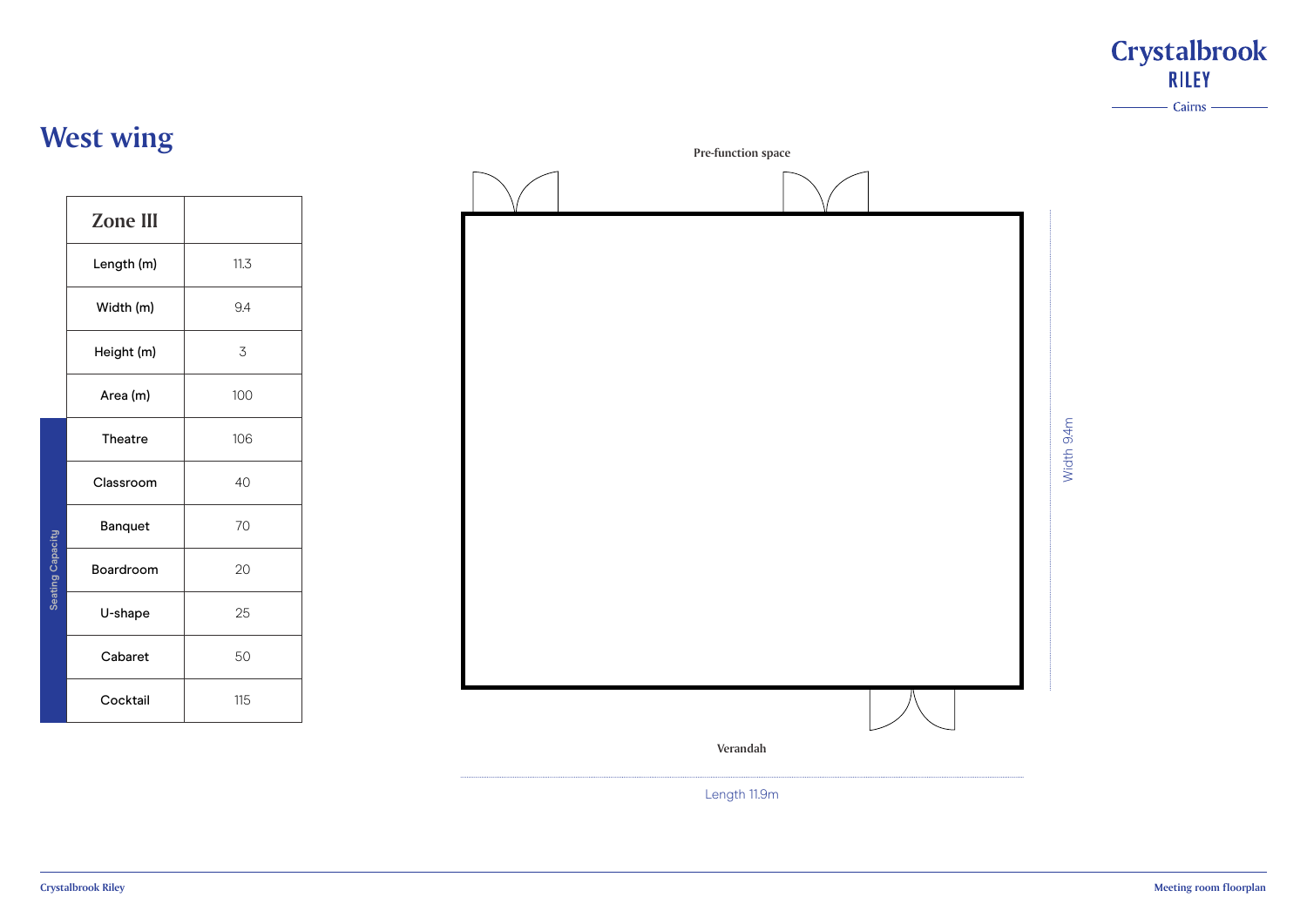**Crystalbrook Riley Meeting room floorplan**





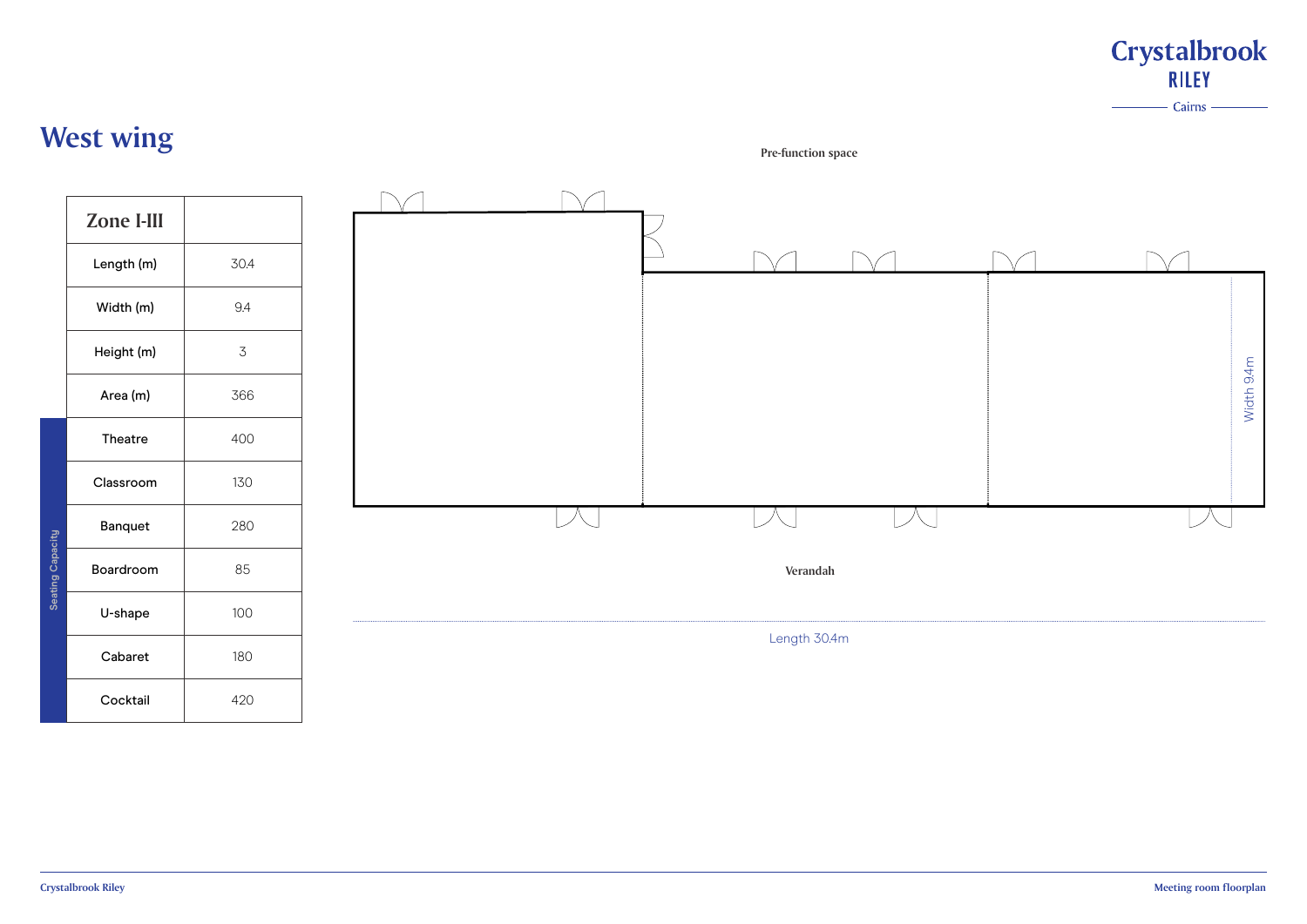|                         | <b>Zone IV</b> |      |
|-------------------------|----------------|------|
|                         | Length (m)     | 10.1 |
|                         | Width (m)      | 7.7  |
|                         | Height (m)     | 3    |
|                         | Area (m)       | 78   |
| <b>Seating Capacity</b> | <b>Theatre</b> | 70   |
|                         | Classroom      | 20   |
|                         | <b>Banquet</b> | 50   |
|                         | Boardroom      | 20   |
|                         | U-shape        | 20   |
|                         | Cabaret        | 32   |
|                         | Cocktail       | 80   |

Width 7.7m

### **Crystalbrook RILEY**

 $-$  Cairns  $-$ 

 $\overline{\phantom{a}}$ 

Length 10.1m

Length 10.1m

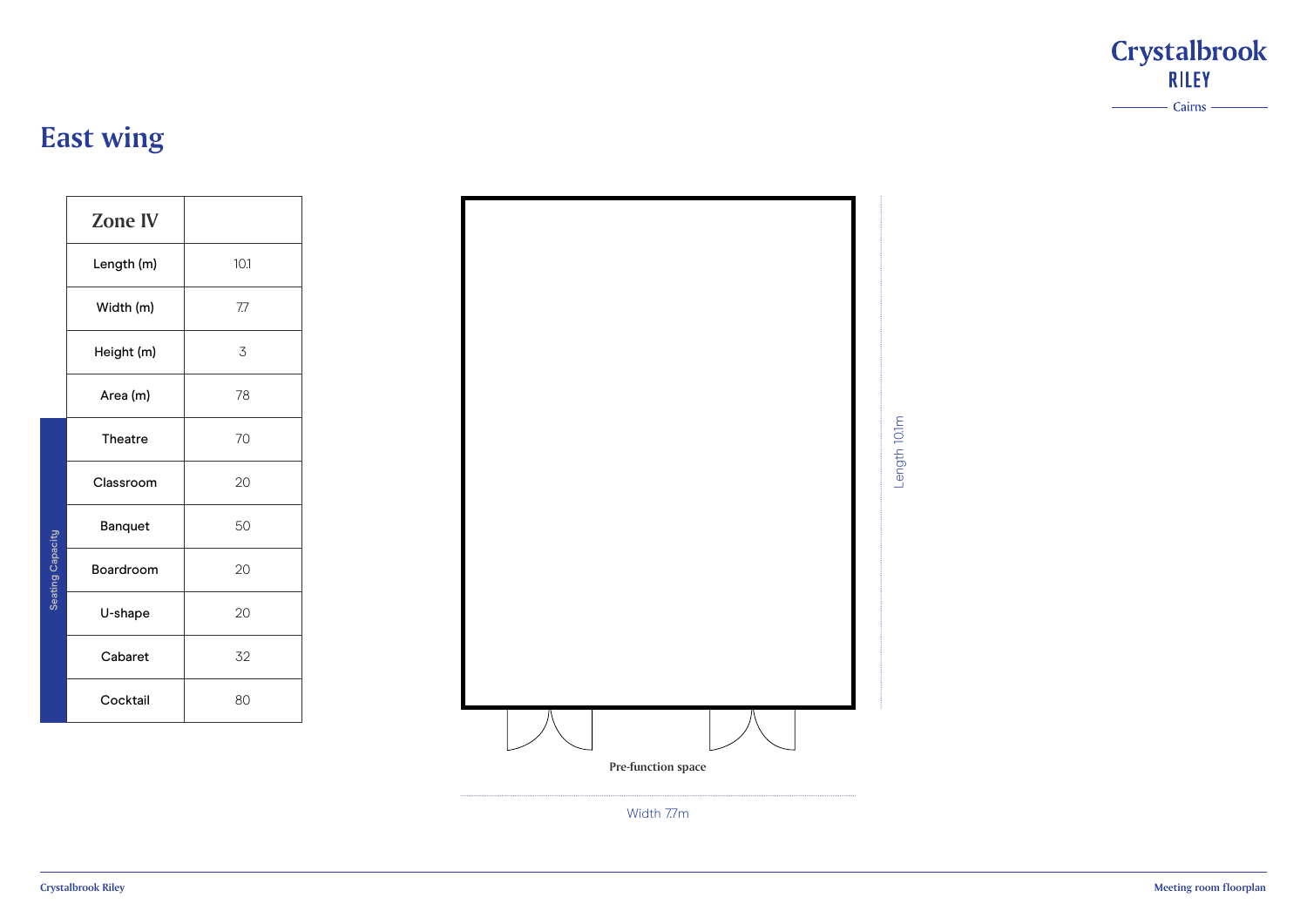|                         | <b>Zone V</b>  |      |
|-------------------------|----------------|------|
|                         | Length (m)     | 10.1 |
|                         | Width (m)      | 7.8  |
|                         | Height (m)     | 3    |
|                         | Area (m)       | 79   |
| <b>Seating Capacity</b> | <b>Theatre</b> | 70   |
|                         | Classroom      | 20   |
|                         | <b>Banquet</b> | 50   |
|                         | Boardroom      | 20   |
|                         | U-shape        | 20   |
|                         | Cabaret        | 32   |
|                         | Cocktail       | 80   |

Width 7.8m

### **Crystalbrook RILEY**

 $-$  Cairns

Length 10.1m

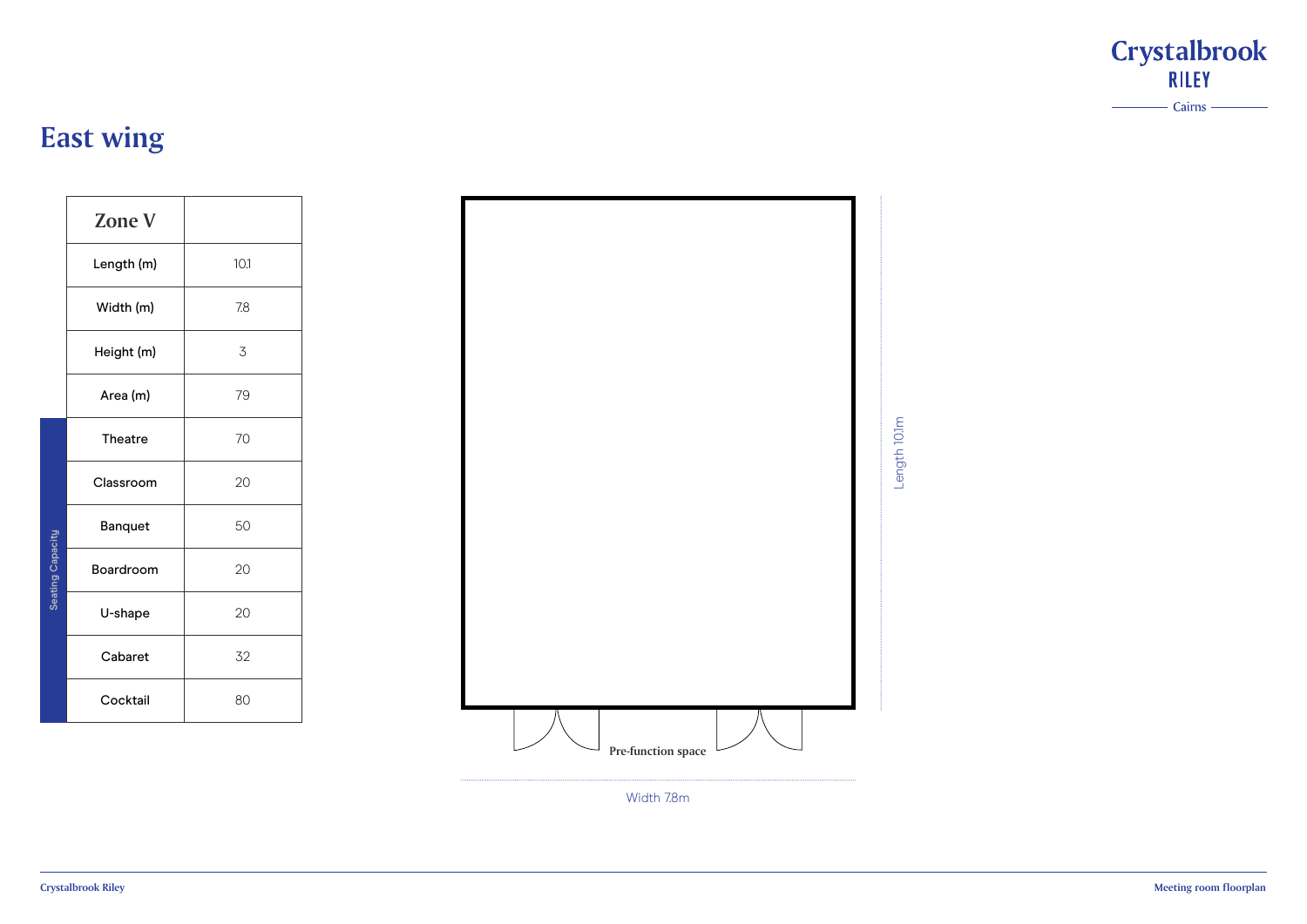|                         | <b>Zone VI</b> |      |
|-------------------------|----------------|------|
|                         | Length (m)     | 10.1 |
|                         | Width (m)      | 6.3  |
|                         | Height (m)     | 3    |
|                         | Area (m)       | 64   |
| <b>Seating Capacity</b> | <b>Theatre</b> | 70   |
|                         | Classroom      | 20   |
|                         | <b>Banquet</b> | 50   |
|                         | Boardroom      | 20   |
|                         | U-shape        | 20   |
|                         | Cabaret        | 32   |
|                         | Cocktail       | 80   |



### **Crystalbrook RILEY**

 $-$  Cairns  $-$ 

 $\sim$